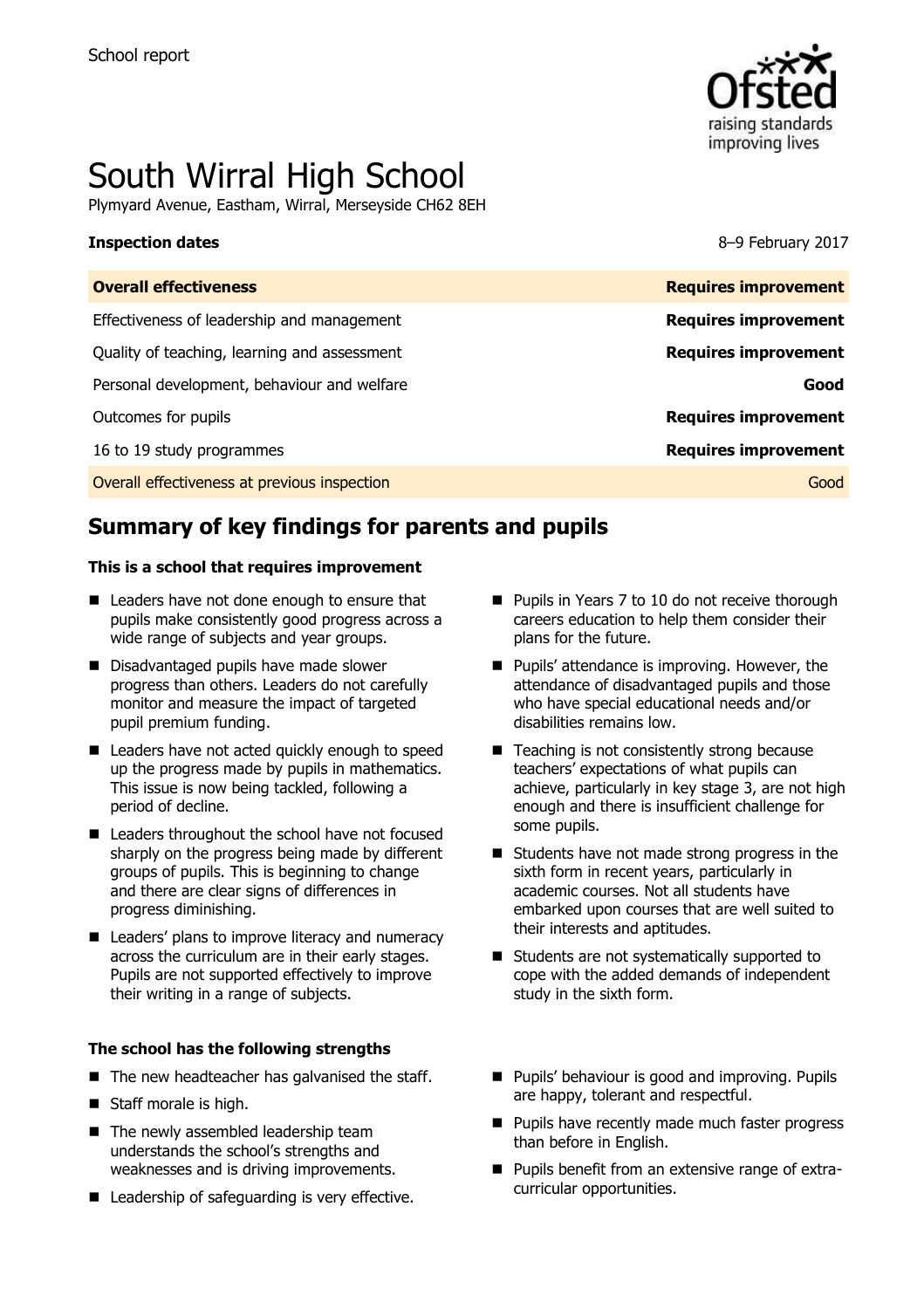

# **Full report**

### **What does the school need to do to improve further?**

- Develop the leadership and management of the school by ensuring that:
	- the attendance of disadvantaged pupils and pupils who have special educational needs and/or disabilities is checked regularly and swift action is taken where necessary to ensure that these pupils attend school regularly
	- actions to improve the progress of disadvantaged pupils are regularly analysed so that leaders and governors can carefully measure their impact
	- pupils in Years 7 to 10 receive careers advice and guidance that help them to prepare for their next steps
	- there are clear plans in place to develop pupils' literacy and numeracy skills across the curriculum
	- leaders at all levels focus closely on the rates of progress being made by different groups throughout the school.
- **E** Ensure that teachers have high expectations of what pupils, particularly in key stage 3, can achieve and provide appropriately challenging work.
- Accelerate the progress of students in the sixth form, particularly those on academic courses, by ensuring that:
	- students study courses that are well suited to their abilities, interests and future plans
	- students are closely supported to cope with the demands of studying independently.
- Ensure that recent improvements that have begun in mathematics continue and lead to good progress being made, especially for disadvantaged pupils.

An external review of the school's use of pupil premium should be undertaken in order to assess how this aspect of leadership and management can be improved.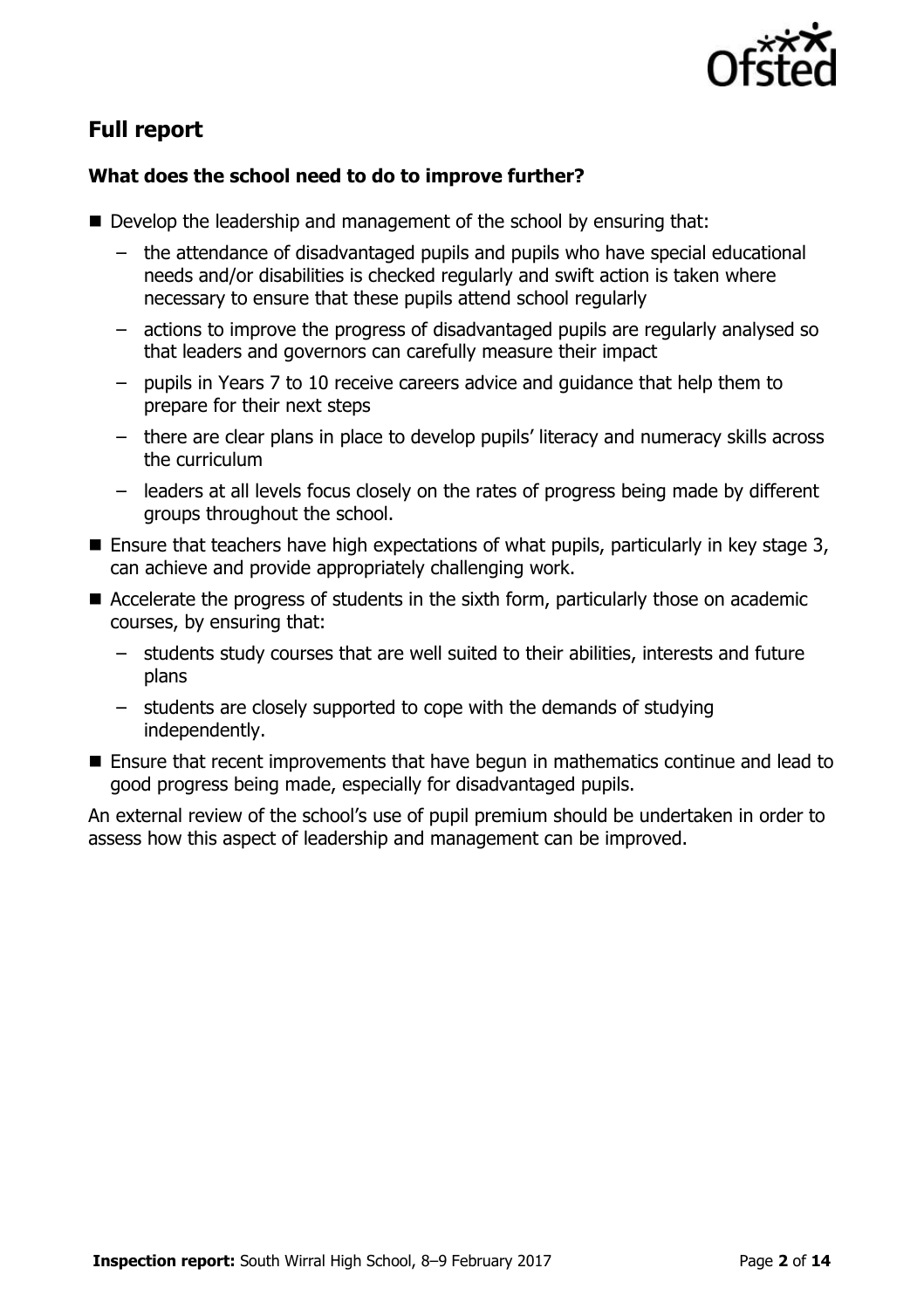# **Inspection judgements**

### **Effectiveness of leadership and management Requires improvement**

- Leaders have not ensured that pupils make consistently good progress across a wide range of subjects and year groups. Pupils make overall progress that is broadly average. However, there is too much variation in the rates of progress made by different groups of pupils.
- Disadvantaged pupils have recently made slow progress from their starting points compared to other pupils. Leaders do not carefully measure the impact of additional funds to support disadvantaged pupils and those needing to catch up in Year 7. Some of the plans to speed up the progress made by these pupils lack precision and do not sharply focus on removing barriers to achievement. However, information provided by leaders indicates that disadvantaged pupils are now making quicker progress. This is because leaders have emphasised the importance of raising achievement among this group. Teachers and other members of staff therefore know which disadvantaged pupils are at risk of underachievement and are taking positive steps to speed up the progress they make.
- **Plans to develop numeracy and literacy across the curriculum are in their early stages** and have not yet made a marked contribution to pupils' skills and capabilities. There is not yet an effective strategy in place to develop pupils' writing. Errors in pupils' spelling, punctuation and grammar remain common and teachers do little to address these mistakes.
- Leaders have not been able to ensure that teaching is consistently good, despite creating a culture in which teachers are keen to improve and develop. Leaders' monitoring of teaching standards has not paid enough attention to detail and this has led to leaders developing an overgenerous view of the quality of teaching. Leaders have made teachers accountable for the progress made by their pupils, although there has not been a consistent focus on the progress made by different groups. Leaders have demonstrated an ability to improve teaching in areas where outcomes have not been good. This has been the case in English, history and resistant materials.
- The new headteacher has been in post since September 2016 and, in this time, he has galvanised staff and set about his duties with determination and tact. Staff morale is high and responses to the staff survey were very positive, with the overwhelming majority of staff indicating that they were proud to work at a school they recognise as improving.
- **Pupils also expressed positive views about developments under the new headteacher.** Pupils were keen to point out how behaviour was improving. Parents' responses to the online questionnaire revealed more mixed views about aspects of the school, although most responses were positive overall. Many parents felt that teachers were very committed, encouraging and enthusiastic, although some parents raised concerns about the frequency with which supply teachers have been used in the past and the poor state of the pupils' toilets.
- A new and experienced deputy headteacher joined the school in January 2017 with a specific brief to coordinate improvements in the different branches of the school's work. This appointment significantly increases the capacity of the leadership team to

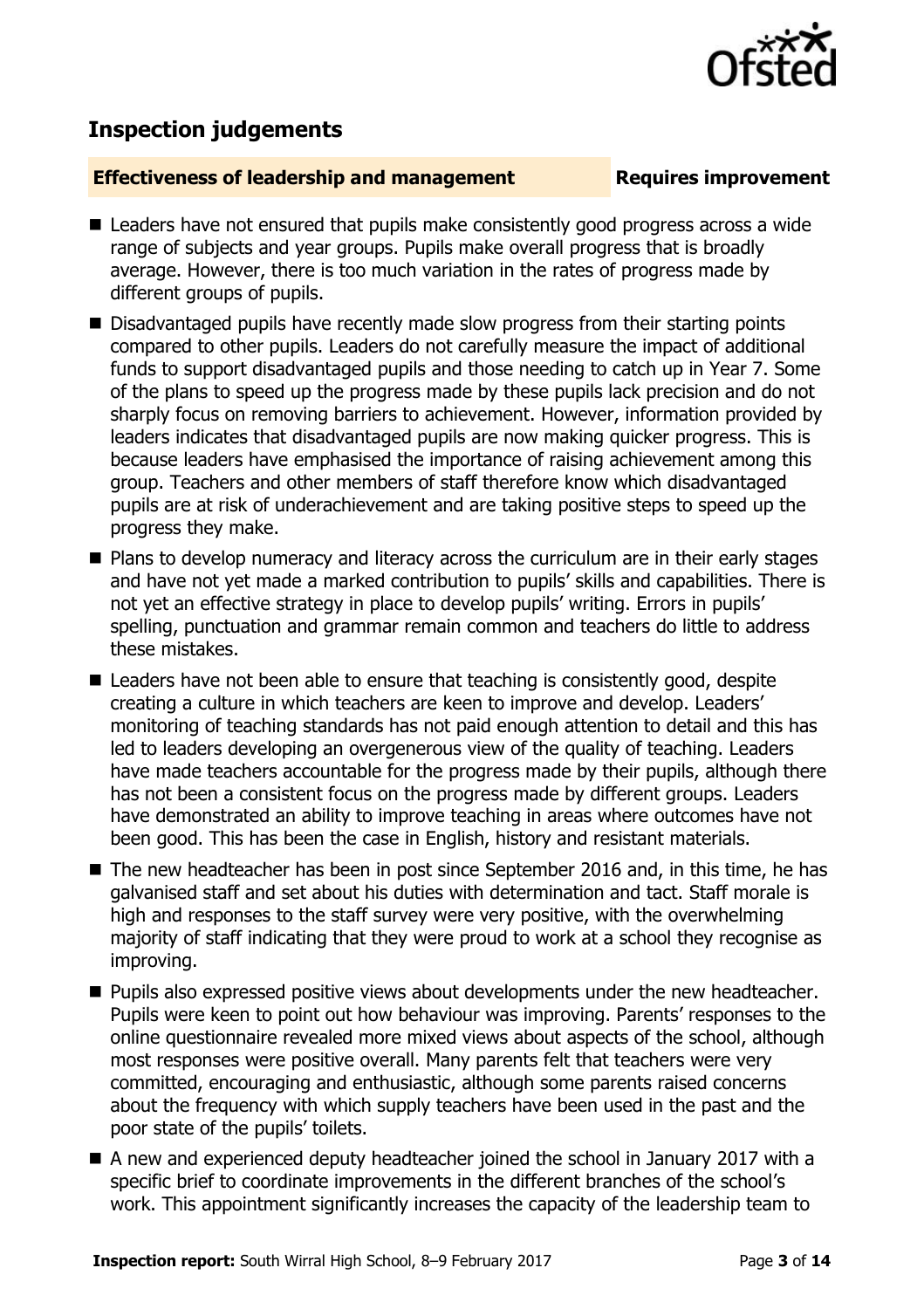

secure sustained improvement following a period when the school was without a permanent deputy headteacher.

- The headteacher has made it an immediate priority to improve the behaviour and attendance of pupils and he has already had a positive impact in these areas. He has overseen the restructuring of pastoral leadership and established effective systems for supporting vulnerable pupils that are coordinated via the newly created 'student services' hub.
- Leadership of the school's provision for pupils who have special educational needs and/or disabilities is strong. There is effective liaison with a range of external agencies, such as educational psychologists and the child and adolescent mental health services, to secure improvements in the support for pupils. Teachers are well trained to support pupils with needs such as attention deficit hyperactivity disorder. Additional funding for special educational needs is used effectively.
- Pupils benefit from a broad and balanced curriculum. They are guided on to one of three carefully designed key stage 4 pathways that provide the flexibility needed to meet the needs of all pupils. There is less flexibility in key stage 3, however, with all pupils currently following a very similar curriculum. Leaders are currently exploring ways in which the key stage 3 curriculum can be developed to best meet the needs of all pupils.
- A range of extra-curricular clubs and enrichment opportunities supplement the formal curriculum. The performing arts thrive at the school, for example the 'act up' drama club and the 'vision' dance troupe. Pupils can also attend trips and visits, from foreign adventures to local cultural visits.
- Leaders have received little direct support from the local authority in recent years because the local authority has not viewed the school's performance as a concern.
- Leaders have recently begun to further develop the range and scope of work with feeder primary schools. For example, members of staff have recently visited some of the primary schools to look at the level of challenge in the key stage 2 curriculum. This has led to the creation of 'transition passports' that challenge pupils to build upon their achievements in primary school and maintain positive attitudes to learning.
- The spiritual, moral, social and cultural development of pupils is given a high priority by school leaders. All pupils are challenged to fulfil the 10 'South Wirral pledges' that link to different aspects of enrichment designed to prepare pupils for life in modern Britain. Pupils are challenged, for example, to visit a place of worship and pupils spoke enthusiastically about a recent visit to a mosque. Leaders track the fulfilment of these pledges closely and keep the initiative high-profile through regular rewards and celebrations. Pupils have also been actively involved in a campaign to include the Hillsborough tragedy in the national curriculum.

### **Governance of the school**

Governors have worked closely with leaders to carefully manage the school's finances during a period of acute financial hardship caused by falling pupil numbers in the local area. Governors have used their wider experience effectively to challenge leaders to be resourceful and creative to ensure that the quality of education has not been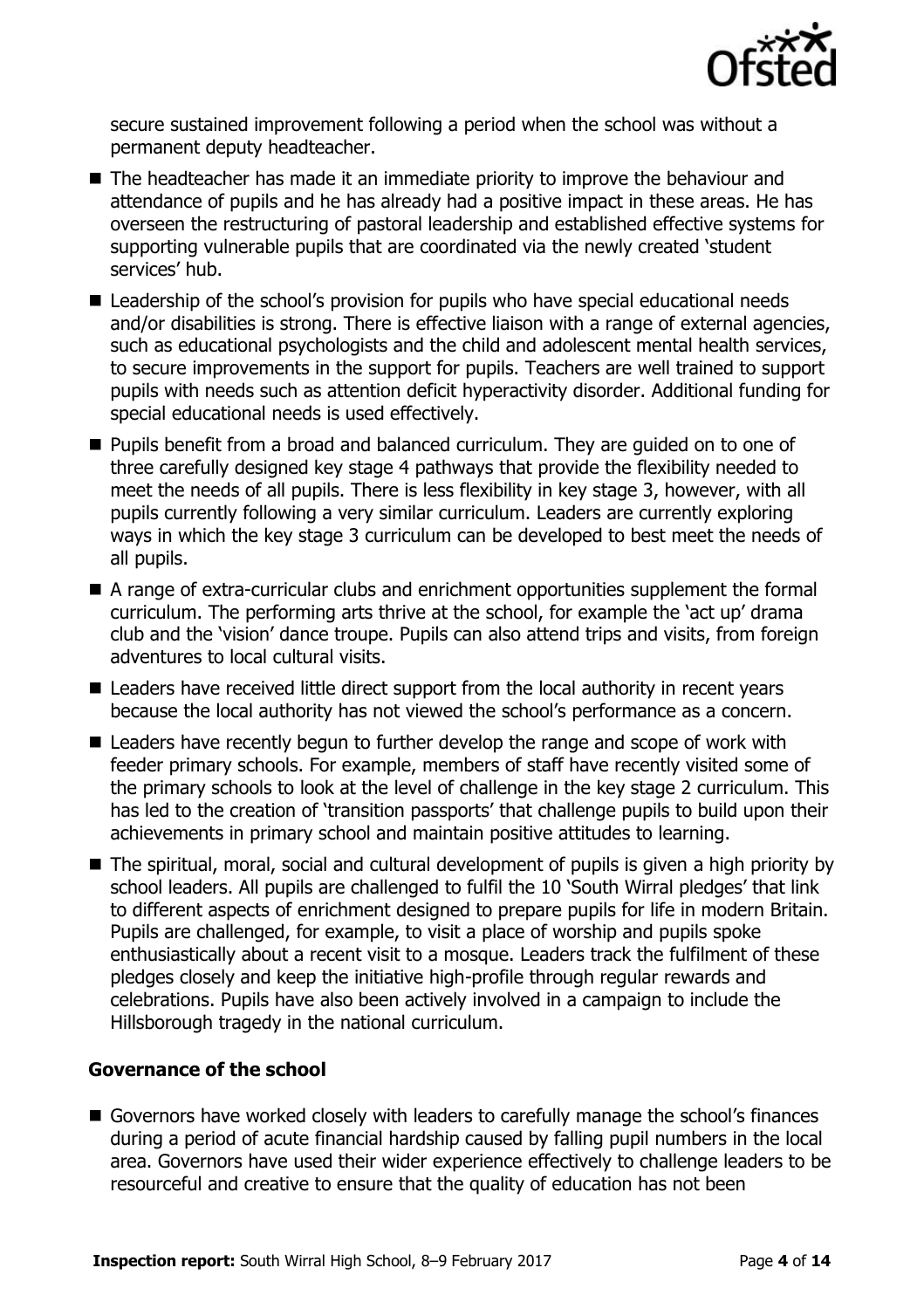

compromised by budgetary constraints.

Governors have been less effective at holding leaders to account for declining outcomes in different areas of the curriculum. They have not ensured that leaders carefully monitor the impact of pupil premium spending and they have not challenged leaders to take more decisive action to tackle areas of emerging weakness.

### **Safeguarding**

- The arrangements for safeguarding are effective. The new headteacher has prioritised development in this area and the assistant headteacher now responsible for safeguarding is the driving force behind improvements in behaviour and safeguarding across the school. She leads a team of people who all now have clearly defined roles and responsibilities within the arena of welfare and safeguarding.
- The safeguarding lead is tenacious in her pursuit of pupils' welfare and inspectors were shown case studies that demonstrate determination and resilience when dealing with external agencies.
- All staff are well trained and alert to signs of abuse and neglect. They pass on concerns swiftly, using the appropriate channels, and record-keeping is precise. All staff have received training on the 'Prevent' duty and have knowledge on how to safeguard pupils from the threat of extremism and radicalisation.
- **Pupils receive useful information that supports them to make informed decisions about** their own safety. They receive particularly useful information and guidance about how to keep themselves safe online and when using social media.

### **Quality of teaching, learning and assessment Requires improvement**

- The quality of teaching varies within departments and across the school. Teaching in key stage 3 is less effective and teaching has not secured consistently positive outcomes for pupils over time. Teaching is therefore not yet consistently good and this prevents pupils from making fast progress throughout the school.
- Some teachers' expectations of what pupils can do are too low and they do not plan work which is challenging enough. This is particularly the case in key stage 3 and for disadvantaged pupils. Leaders are taking action to ensure that teachers have higher expectations of what pupils can achieve, but these have not yet had sufficient impact.
- Teachers' planning for the most able pupils is inconsistent. Where teachers have high expectations of what the most able can achieve, they plan learning that challenges and stimulates curiosity, such as in chemistry. Where expectations are lower, teachers do not provide the most able with the consistent level of challenge required for them to achieve the higher grades.
- **Pupils have limited opportunities to develop their extended writing in different subjects.** Teachers do not consistently focus on developing pupils' spelling, punctuation and grammar; therefore, it is common to find pupils repeating the same technical mistakes in their writing. Where there is a sustained focus on improving pupils' writing, such as in product design, pupils respond to the challenge and make progress with the quality and fluency of their work. Teachers do far more to develop pupils' speaking skills and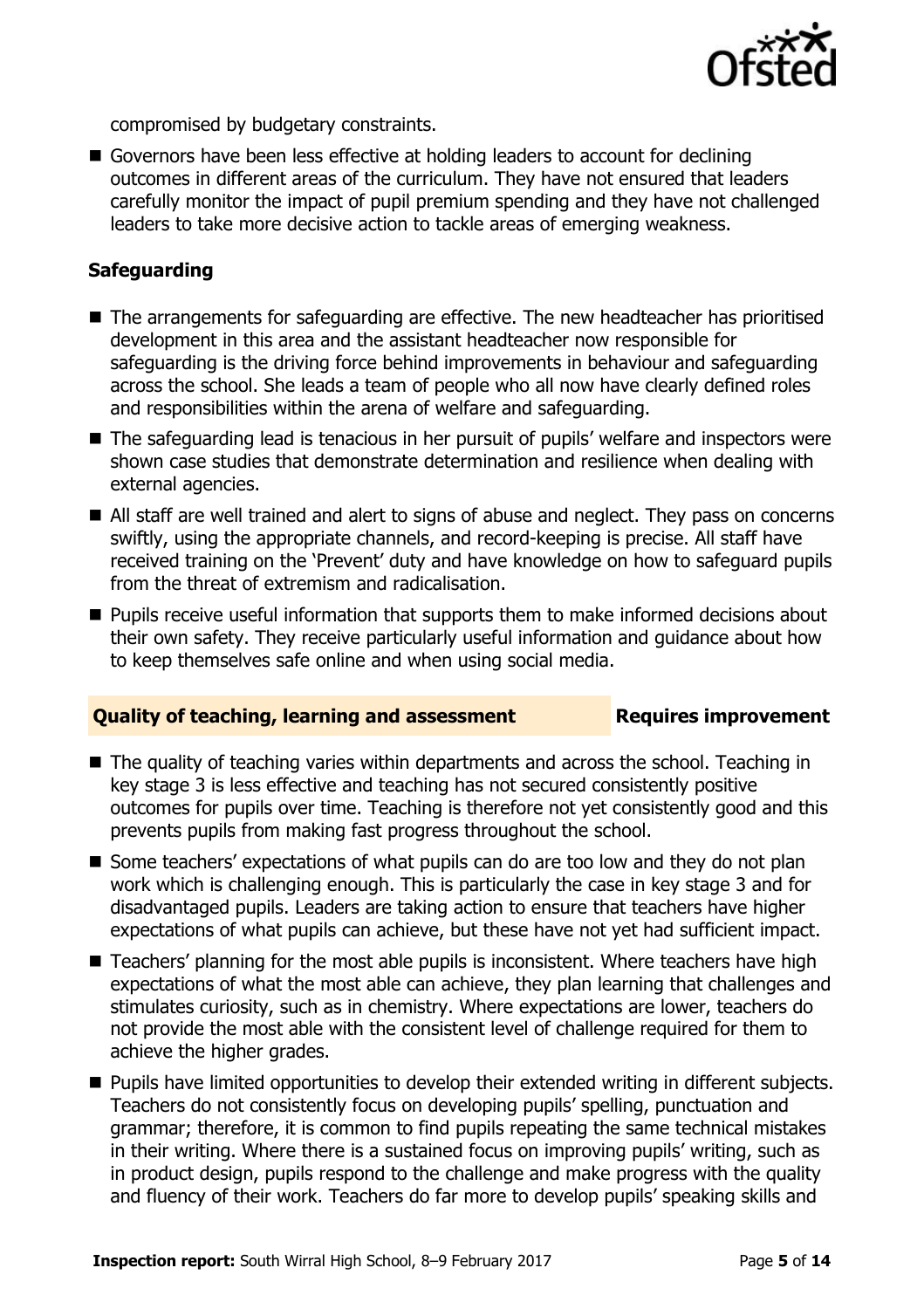

pupils are regularly required to verbalise their ideas and understanding in a range of subjects.

- Teaching in mathematics is improving and leaders are working to ensure greater consistency. Teachers challenge pupils more routinely in key stage 4 and there is a strong focus on preparing pupils for the rigours of the new examinations. In contrast, teachers' expectations in key stage 3 are much lower. In addition, there is an inconsistent focus on developing pupils' mathematical reasoning across the school. Teaching in English is more consistently strong, although leaders recognise that teachers do not have high enough expectations of pupils' extended writing.
- Teachers use assessment effectively in key stage 4, where there is a strong focus on preparing pupils for external examinations. They use examples of good work to help pupils understand how to improve their work and regular assessment supports pupils to understand their current level of attainment and what they need to do to improve. In contrast, assessment in key stage 3 is less frequent and not as developed. Consequently, pupils demonstrate limited understanding of how much progress they are making and what they need to do in order to improve.
- Teachers show good subject knowledge and are enthusiastic in their interactions with pupils. Little time is wasted in lessons and pupils enjoy very positive relationships with members of staff.
- Leaders have a clear rationale for how they are developing homework throughout the school and they closely monitor pupils' attitudes to home learning.

### **Personal development, behaviour and welfare Good**

### **Personal development and welfare**

- The school's work to promote pupils' personal development and welfare is good. Leaders have recently overhauled the school's pastoral systems and this has significantly improved the level of care pupils receive. Staff know pupils well.
- **Pupils told inspectors that bullying is rare at the school and, when it does occur, it is** dealt with fairly and effectively by members of staff. On the rare occasions that pupils use racist or homophobic language, they are challenged appropriately by members of staff and such behaviour is frowned upon by other pupils. Consequently, pupils are overwhelmingly tolerant and respectful of others.
- Leaders are attentive to the emotional well-being of pupils and are currently undertaking some promising work with other local organisations to support girls to maintain their mental health.
- Pupils' personal development is structured around the school's innovative 'pledge' system that encourages pupils to fulfil a number challenges that will support their preparation for life in modern Britain. There is also a strong focus on extra-curricular activities and an emphasis on outdoor learning, with many pupils completing a Duke of Edinburgh's Award. The school also enjoys strong local and international links. Several teachers, for example, have visited a partner school in Ghana as a focal point for teaching pupils what it is like to live in different cultures and communities.
- School assemblies make a strong contribution to maintaining the positive and harmonious school ethos, although form time is not consistently used productively to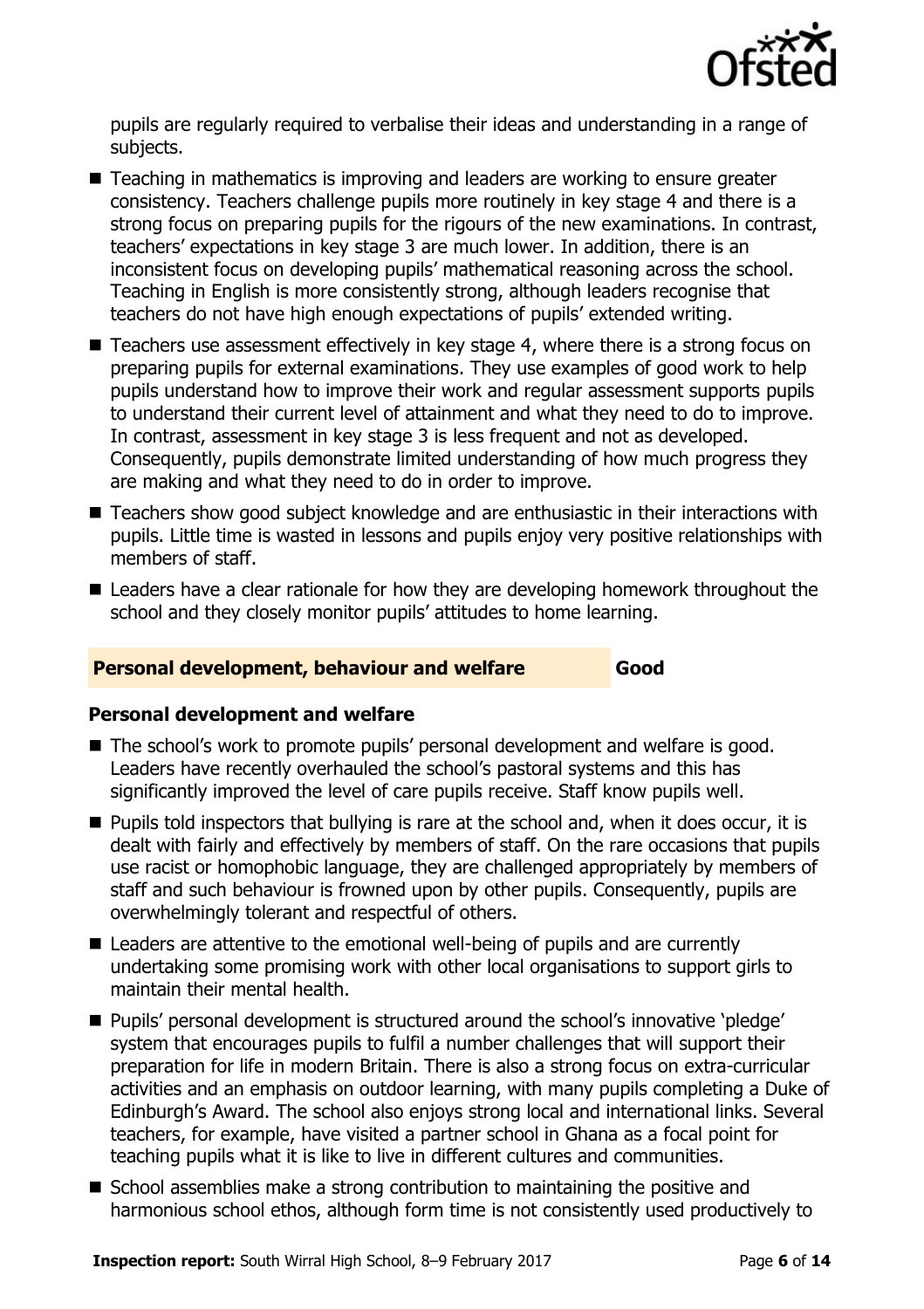

enhance pupils' personal development.

### **Behaviour**

- The behaviour of pupils is good. The new headteacher has prioritised developments in this area and it is evident that members of staff have high expectations of behaviour. Both staff and pupils say that behaviour is improving markedly across the school. Pupils also say that they feel safe.
- Leaders deal with the rare incidents of poor behaviour effectively. The school's response to negative behaviour is proportionate. Rates of fixed-term exclusions are below the national average and the school's 'isolation unit' is used sparingly and to good effect. Leaders are keen to support the local community and will reprimand pupils for occasional poor behaviour outside of school.
- Leaders have had a positive impact on improving the conduct of pupils who have misbehaved in the past. A great deal of time is invested in the school's multi-agency approach to support pupils with a range of diverse needs. Consequently, the school has a strong record of transforming the attitudes to learning of a great number of vulnerable pupils who have been at risk of disaffection.
- Most pupils behave well in lessons and very little learning time is wasted because of low-level disruption. It is extremely rare for pupils to be removed from lessons owing to continued poor behaviour.
- **Pupils move around the school site in a calm and orderly manner. They behave** sensibly and maturely outside of lessons, even when they are away from direct adult supervision. Pupils are considerate of each other and the school environment, particularly in areas that are cramped, such as the school canteen.
- The attendance of pupils who attend alternative provision is good and there are clear lines of communication between the school and the providers.
- Attendance at the school is improving quickly because of well-focused initiatives that have raised the importance of attendance. Despite this, the attendance of disadvantaged pupils and those who have special educational needs and/or disabilities is not improving in line with other pupils at the school. The attendance of these pupils remains stubbornly low.

### **Outcomes for pupils Requires improvement**

- The school's most recent examination results for Year 11 continued a pattern of variability in different subjects since the previous inspection. Pupils did not make enough progress from their various starting points in mathematics, history, French and resistant materials. Pupils made stronger progress in English literature, business studies, drama, information and communication technology and science.
- There was also variation in the amount of progress made by different groups. Disadvantaged pupils made slow progress from their starting points. This exacerbated a recent trend of disadvantaged pupils making slower progress than other pupils, particularly in subjects where overall progress was slow, such as mathematics and history. Leaders' previously unwise spending of the pupil premium has contributed to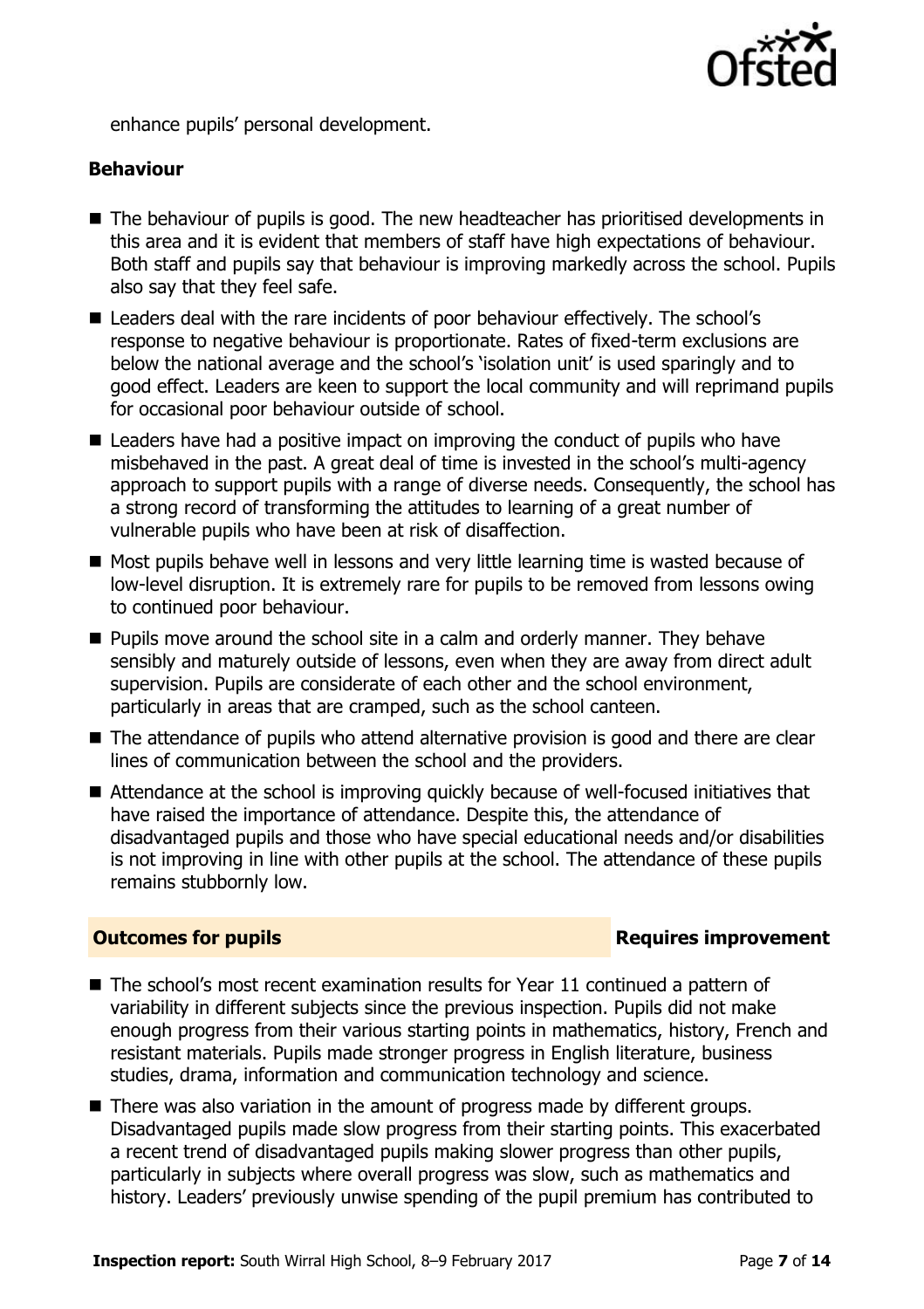

weak outcomes for disadvantaged pupils.

- Pupils who have special educational needs and/or disabilities make similar progress to other pupils. This is because these pupils receive well-structured support that is coordinated effectively.
- The most able pupils make progress akin to other pupils nationally with similar starting points. They achieve particularly well in English. This is because teachers have high expectations of what the most able can achieve.
- After a period of decline, pupils have made significantly faster progress in English in recent years because of careful planning by school leaders. In the same period, however, pupils have made slower progress in mathematics. Girls, disadvantaged pupils and low-ability pupils have made particularly slow progress in mathematics. Staff absence exacerbated the decline in mathematics but these issues have been resolved.
- Information provided by leaders indicates that pupils currently in Year 11 are making faster progress across the curriculum than their counterparts last year. Leaders have introduced new assessment systems in key stage 3 and so were unable to compare the progress currently being made in key stage 3 to previous cohorts. Inspection evidence, however, indicates that there is variability in the rates of progress for pupils in different subjects across all year groups.
- **Pupils make faster progress in subjects where senior and middle leaders work in** partnership to drive improvements. This can clearly be seen in areas such as English, science, art and drama. Information provided by leaders also indicates that progress is quickening in some subjects in which there were poor outcomes last year. This is particularly the case in history and product design, where there have been significant improvements to teaching brought about by the implementation of focused plans.
- Pupils start the school with attainment that is below average. Leaders have identified that a large proportion of pupils have low reading ages. Leaders now work closely with feeder primary schools to identify common gaps in pupils' understanding, particularly in mathematics. This is helping leaders to improve the academic transition between primary and secondary school.
- $\blacksquare$  Pupils receive broad and objective careers education in Year 11 that equips them with the knowledge and confidence to make informed decisions about their next steps. Consequently, the proportion of pupils progressing to educational establishments, apprenticeships, employment or training is above the national average. The proportion progressing to a higher level of study is particularly high, partly because of the inclusive entry policy of the school's sixth form. Careers education below Year 11 is much less developed and does little to raise pupils' awareness of their options when they leave school.

### **16 to 19 study programmes Requires improvement**

- **Provision in the sixth form requires improvement because students' performance on** academic courses has declined in recent years and is now well below national averages. Students' progress has been particularly slow in the most popular courses such as history, psychology and general studies.
- Students' progress on vocational courses is broadly average but with significant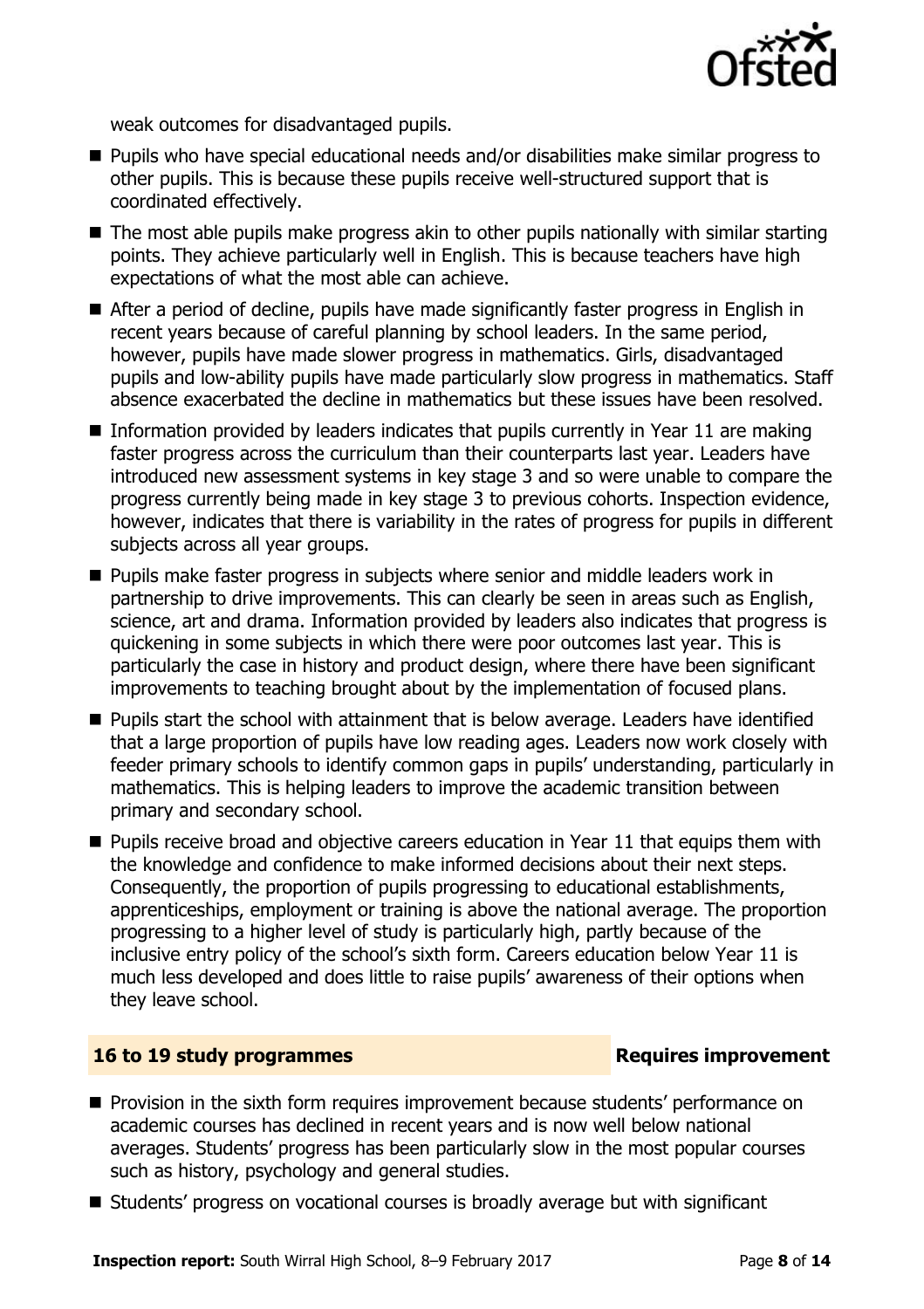

variation between different courses. Students have made faster progress in courses such as business studies and health studies but slower progress in courses such as applied science and finance.

- Information provided by school leaders indicates that overall progress is likely to remain low on A-level courses in 2017. However, leaders' projections indicate that students are likely to make improved progress on AS-level courses. Students' progress on vocational courses is also projected to improve, with less variation between subjects.
- Leaders have adopted a flexible approach to the design of the curriculum. Students can pursue an academic pathway, a vocational pathway or a pathway that combines academic and vocational elements. Leaders have recently introduced a 'bridge to apprenticeship' route with the aim of having a pathway for every pupil in Year 11.
- Leaders have not always ensured that prospective students receive information and guidance that have helped them to make informed decisions about their choice of courses. Consequently, too many students have not enrolled on courses that are well suited to their aptitudes, interests and future career plans. This has led to too many students dropping or changing courses.
- Many students who enter the sixth form without a grade C in GCSE English and/or mathematics make good progress in their resit classes and improve their grade. This is due to effective teaching and rigorous assessment.
- Students' attendance has improved and is now good. Students receive useful information on a range of topics that help them to make informed decisions about their own safety. Students told an inspector that they found the annual 'health fair' to be particularly helpful in equipping them with a clear understanding of how to manage different aspects of their health and well-being.
- The quality of teaching in the sixth form is variable. Teaching on vocational courses is more effective than that on academic courses. Teachers support students on vocational courses to work independently. Teachers ensure that assessment is thorough and regular and students are provided with developed personalised feedback in line with the school policy that enables them to improve their work.
- Teaching on academic courses is inconsistent and less effective. Teachers do not consistently plan to meet the needs of students with different starting points. The quality of assessment also varies between different academic courses. Pupils are not supported effectively to develop the independent study skills necessary to be successful on academic courses. Too many students demonstrate weak organisational skills.
- Leaders carefully track and monitor students' participation in activities to enrich the curriculum. They have extended the 'pledge' system from the main school to ensure that students access a range of additional learning opportunities that help prepare them for life in the fullest sense after sixth form. All students participate in work experience while in the sixth form. Some students gain valuable experience with companies such as those specialising in engineering. Too many, however, gain work experience within departments in the main school and this represents a missed opportunity to take a broader look at the world of work.
- Students in the sixth form receive effective information, advice and guidance about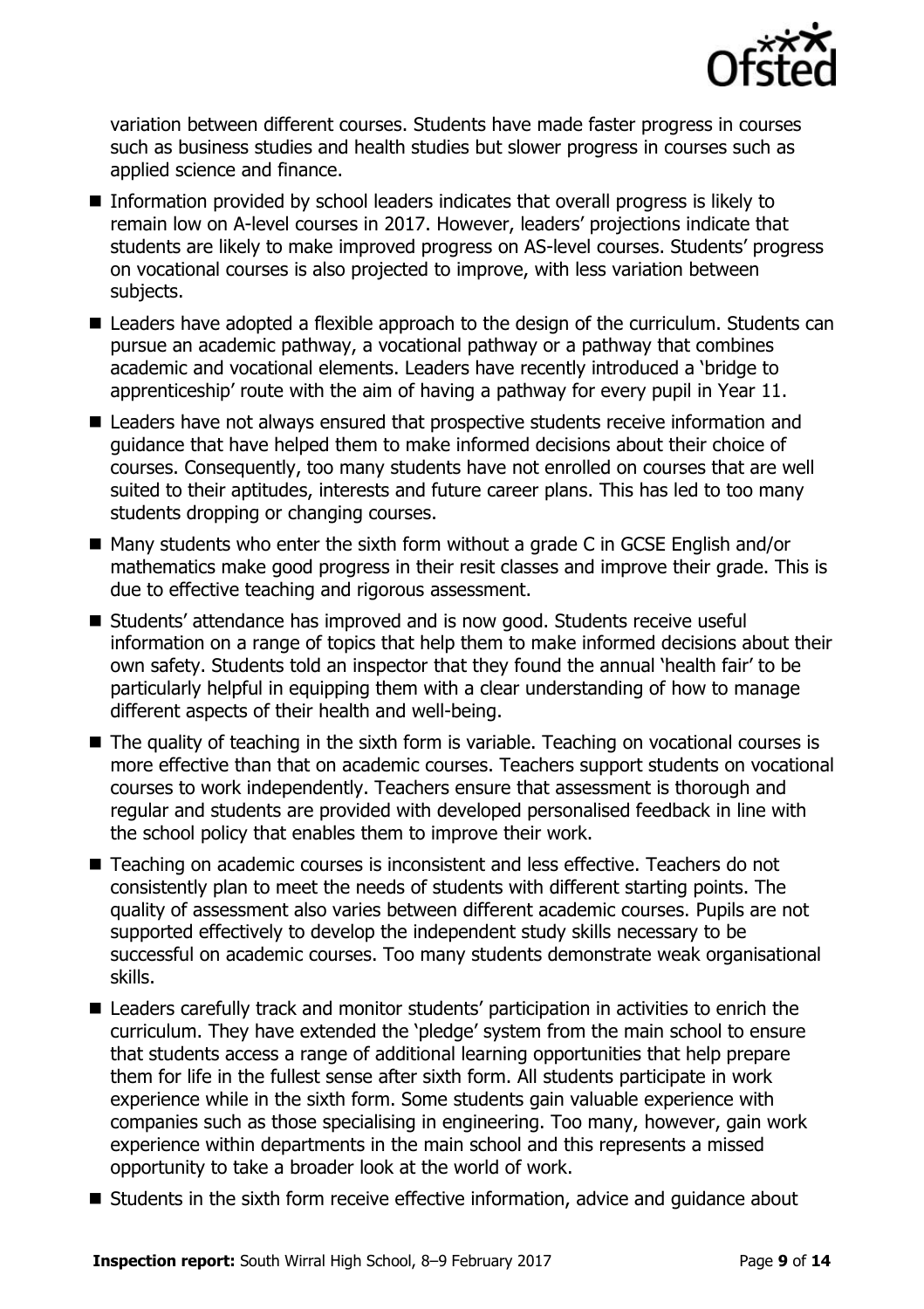

their next steps. This is reflected in positive destination data that indicates the overwhelming majority of students leave the sixth form for appropriate destinations. Most students enter higher education or advance to higher-level apprenticeships.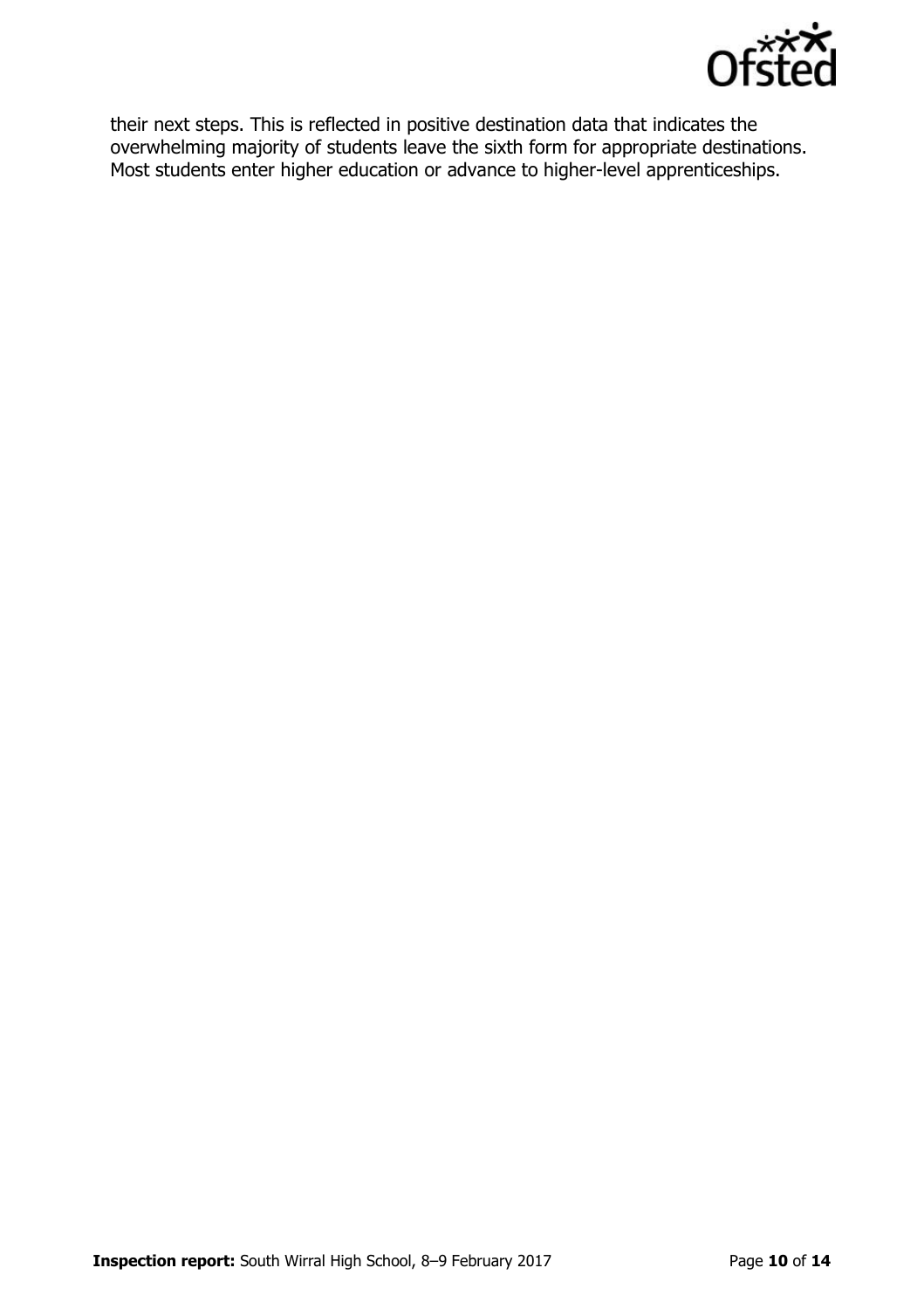

# **School details**

| Unique reference number | 105107   |
|-------------------------|----------|
| Local authority         | Wirral   |
| Inspection number       | 10024214 |

This inspection was carried out under section 8 of the Education Act 2005. The inspection was also deemed a section 5 inspection under the same Act.

| Type of school                                           | Secondary modern (non-selective)      |
|----------------------------------------------------------|---------------------------------------|
| School category                                          | Foundation                            |
| Age range of pupils                                      | 11 to 18                              |
| Gender of pupils                                         | Mixed                                 |
| Gender of pupils in 16 to 19 study<br>programmes         | Mixed                                 |
| Number of pupils on the school roll                      | 881                                   |
| Of which, number on roll in 16 to 19 study<br>programmes | 120                                   |
| Appropriate authority                                    | The governing body                    |
| Chair                                                    | <b>Richard Barker</b>                 |
| <b>Headteacher</b>                                       | Simon Goodwin                         |
| Telephone number                                         | 0151 327 3213                         |
| <b>Website</b>                                           | www.southwirral.wirral.sch.uk         |
| Email address                                            | headteacher@southwirral.wirral.sch.uk |
| Date of previous inspection                              | 10-11 April 2013                      |

### **Information about this school**

- The school meets requirements on the publication of specified information on its website.
- The school is an average-sized secondary school and has more boys than girls.
- The school is a non-selective school within a selective local authority. Pupils enter the school with attainment that is well below national averages.
- Nearly all pupils are of White British heritage and speak English as their home language.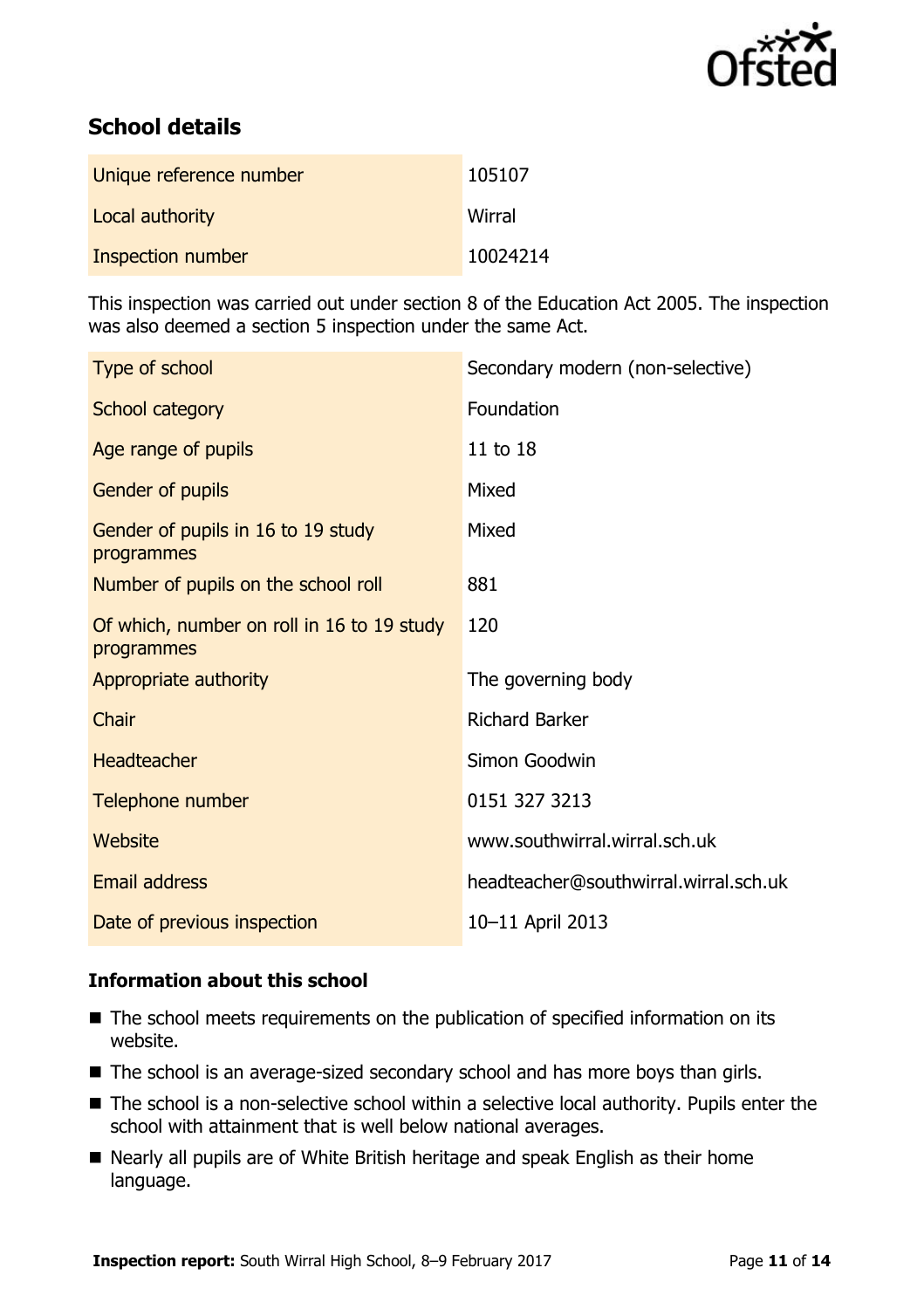

- The proportion of disadvantaged pupils is above the national average.
- The proportion of pupils who have special educational needs and/or disabilities is above average and the proportion of pupils who have an education, health and care plan is below average.
- A small number of pupils are educated through off-site provision at the Vocational College, the Wirral Respite Alternative Provision, the Cornerstone Vocational Project and the Utopia Project.
- The school meets the government's current floor standards, which set the minimum expectations for pupils' progress.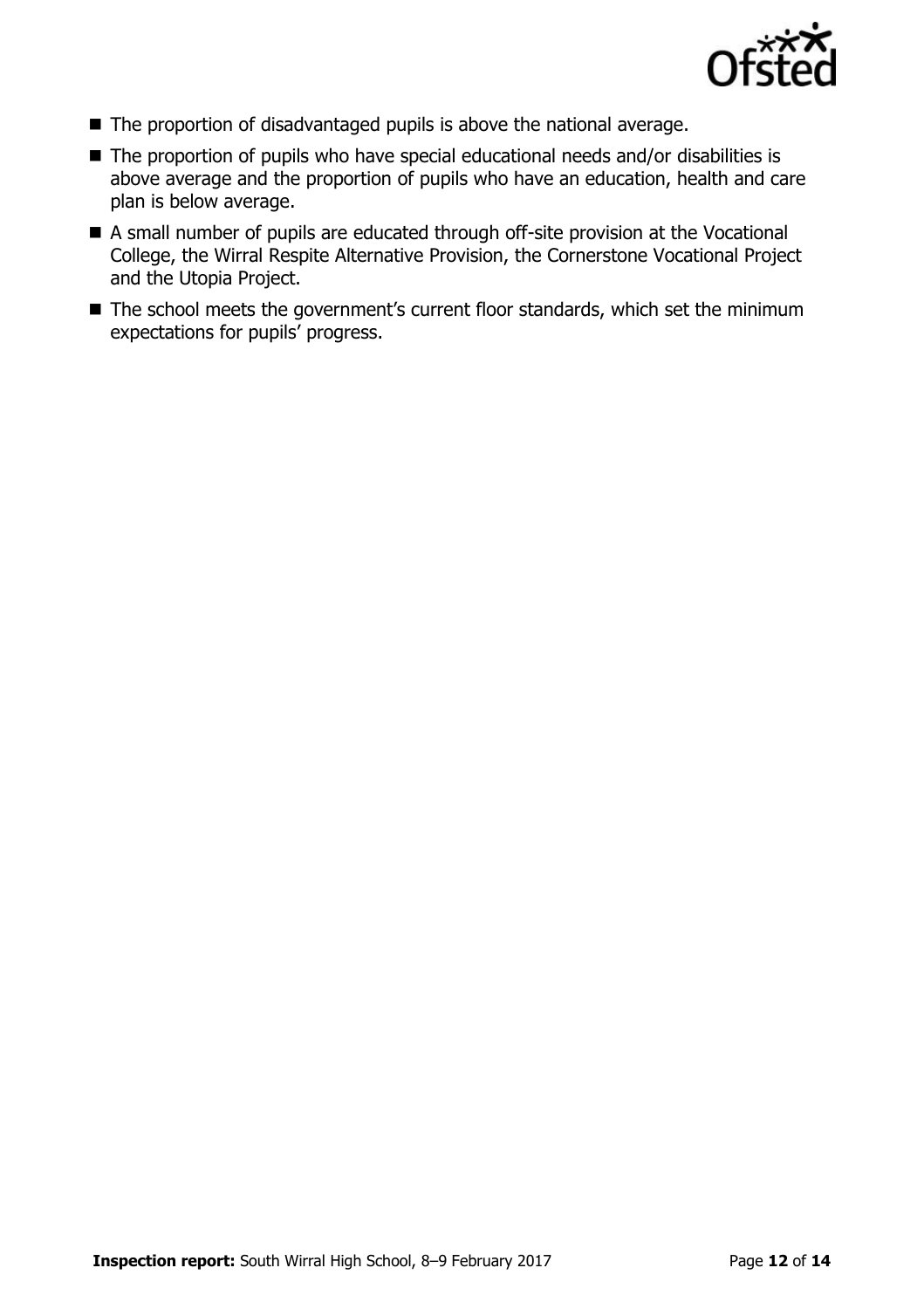

# **Information about this inspection**

- Meetings were held with the headteacher, senior leaders, middle leaders and members of the governing body. Inspectors also made telephone calls to the local authority and the school improvement partner.
- $\blacksquare$  Meetings were held with teachers, including teachers who are newly qualified.
- Inspectors formally interviewed a wide number of pupils and spoke to a range of pupils informally at break and lunchtime. Inspectors also observed pupils' conduct and behaviour throughout the school day.
- **Inspectors viewed registration periods and an assembly.**
- Inspectors observed the work of the school across a range of subjects and year groups. Some observations were undertaken jointly with senior and middle leaders. Inspectors also undertook shorter visits to lessons to gauge the climate for learning and pupils' behaviour.
- Inspectors looked closely at samples of pupils' written work across a range of subjects and year groups.
- Inspectors listened to pupils read.
- A wide range of documents were scrutinised, including the school's policies, records relating to behaviour and attendance, safeguarding records and performance information. Development planning, self-evaluation documents, minutes of meetings and records relating to teaching and learning were also considered. During the inspection, detailed consideration was given to policies and practices relating to safeguarding and how the school prepares its pupils for life in modern Britain.
- Inspectors considered 69 responses to Ofsted's online questionnaire, Parent View, as well as 48 responses from parents on Ofsted's free text service. They considered the responses to the staff and pupil online questionnaires provided by Ofsted to the school.

### **Inspection team**

| Will Smith, lead inspector | Her Majesty's Inspector |
|----------------------------|-------------------------|
| David Hampson              | Ofsted Inspector        |
| <b>Deborah Bailey</b>      | Ofsted Inspector        |
| <b>Michael Holland</b>     | Ofsted Inspector        |
| <b>Stephen Ruddy</b>       | Ofsted Inspector        |